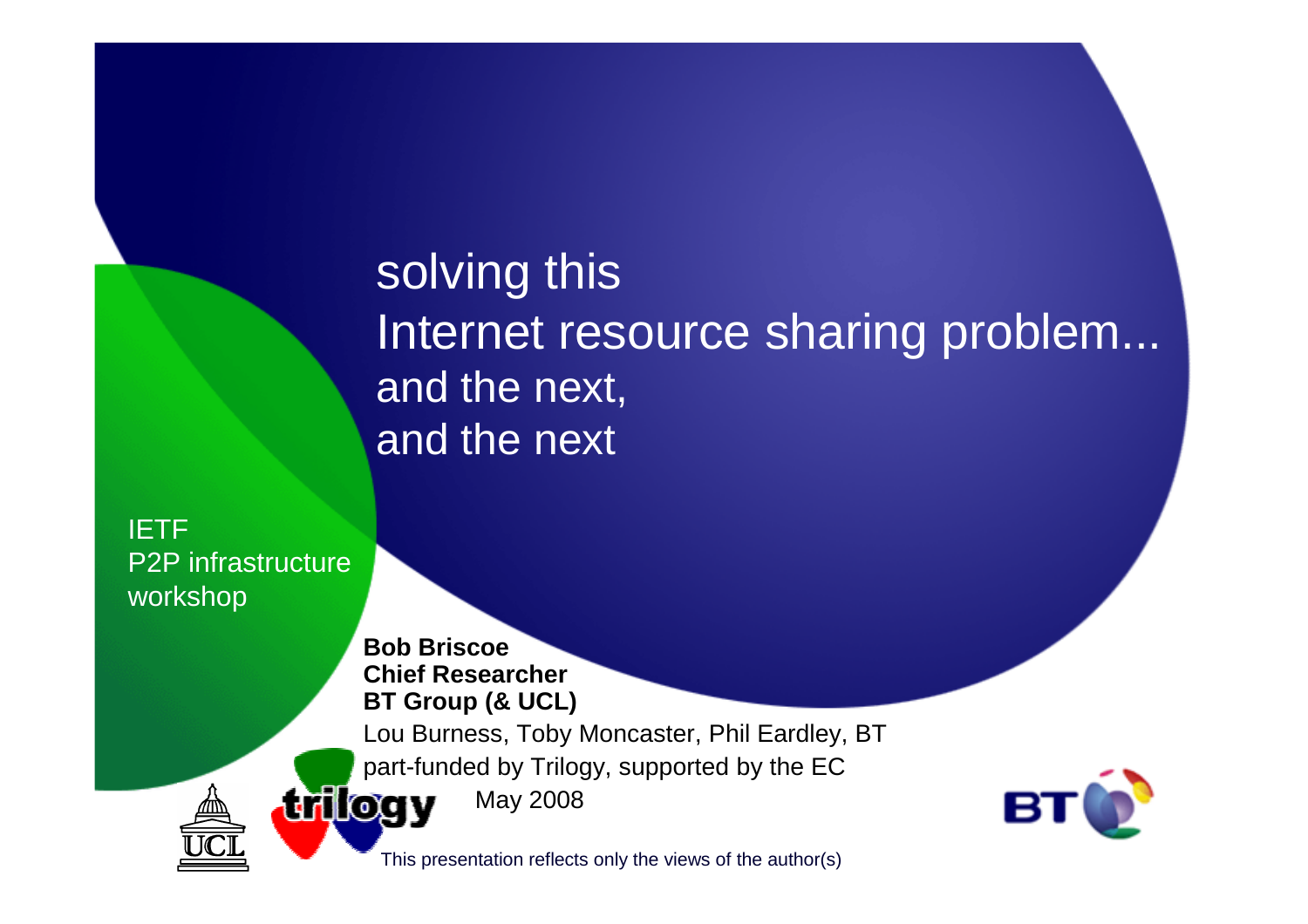# there are better solutions than fighting



 $\bullet$ hardly affecting completion times of heavy usage

#### a challenge

- can the IETF put all the pieces in place to make this happen?•
- and make it as simple to deploy as a DPI box?

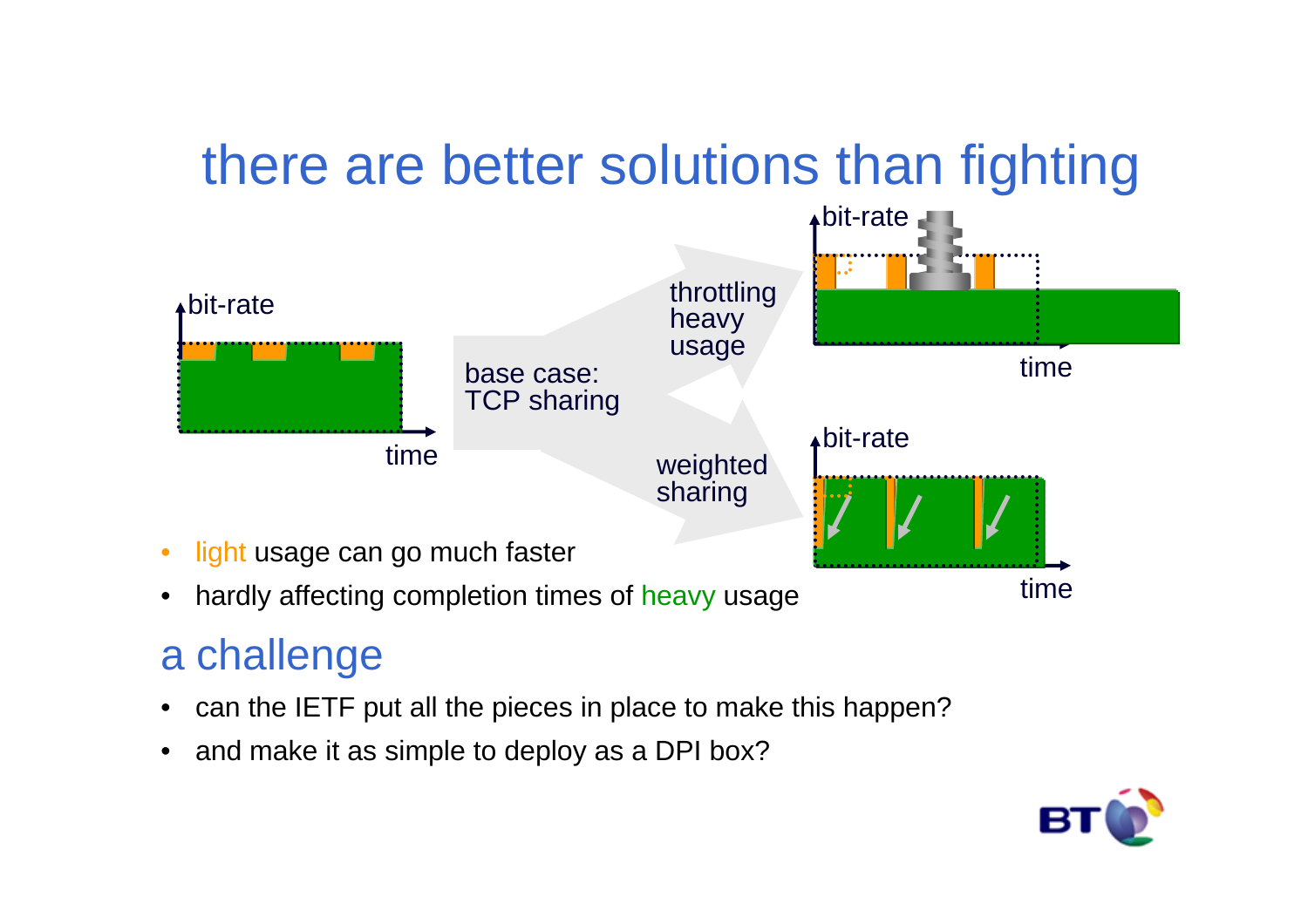#### weighted sharingtwo means to the same end



- • diffserv weighted scheduling
	- •background class at lower scheduling weight than best effort
- •weighted congestion control

host control network

host

control network

- •gets **w** times more share of bottleneck than a flow with **w=1**
- **w<<1** for background, **w>>1** for interactive

IETF shouldn't pre-judge balance of control

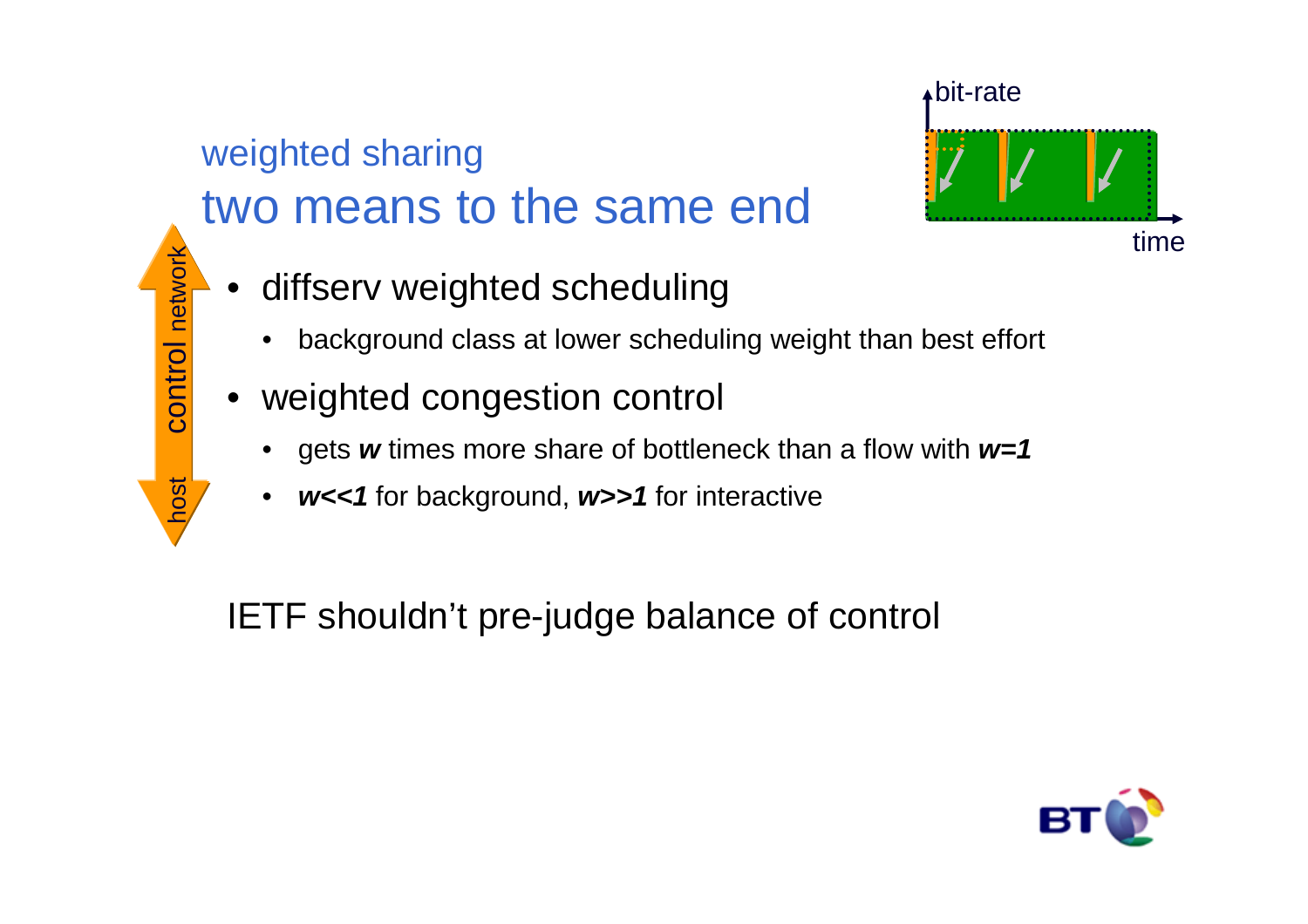### weighted sharingdeployability of either?

#### diffserv weighted scheduling

- • APIs:
	- •detecting usable classes  $(1<sup>st</sup> hop)$
	- •selecting a class
	- $\bullet$ consensus?
- • control
	- •initially DPI will probably decide
	- $\bullet$ even with API, is network complying?
- $\bullet$  policing
	- DS not designed for individual users•
	- •by volume? time-of-day? onnet-offnet?
	- won't peak period shift once declared?•
	- •DS sender-based? download limits?
- • interconnect
	- $\bullet$ interactions: light user sending to heavy?
- • moving the problem
	- heavy hitters within either/both classes?•

# bit-ratetime

#### weighted congestion control

- • APIs:
	- •-
	- •setting the weight
	- •consensus?
- • control
	- •unambiguously host controlled
	- •network control all in the policing...
- $\bullet$  policing
	- why not always set weight to max?•
	- •policing by what metric?
	- •will high weight bursts harm r-t apps?
	- •sender-based? download limits?
- • interconnect
	- •why police congestion of other ISPs?

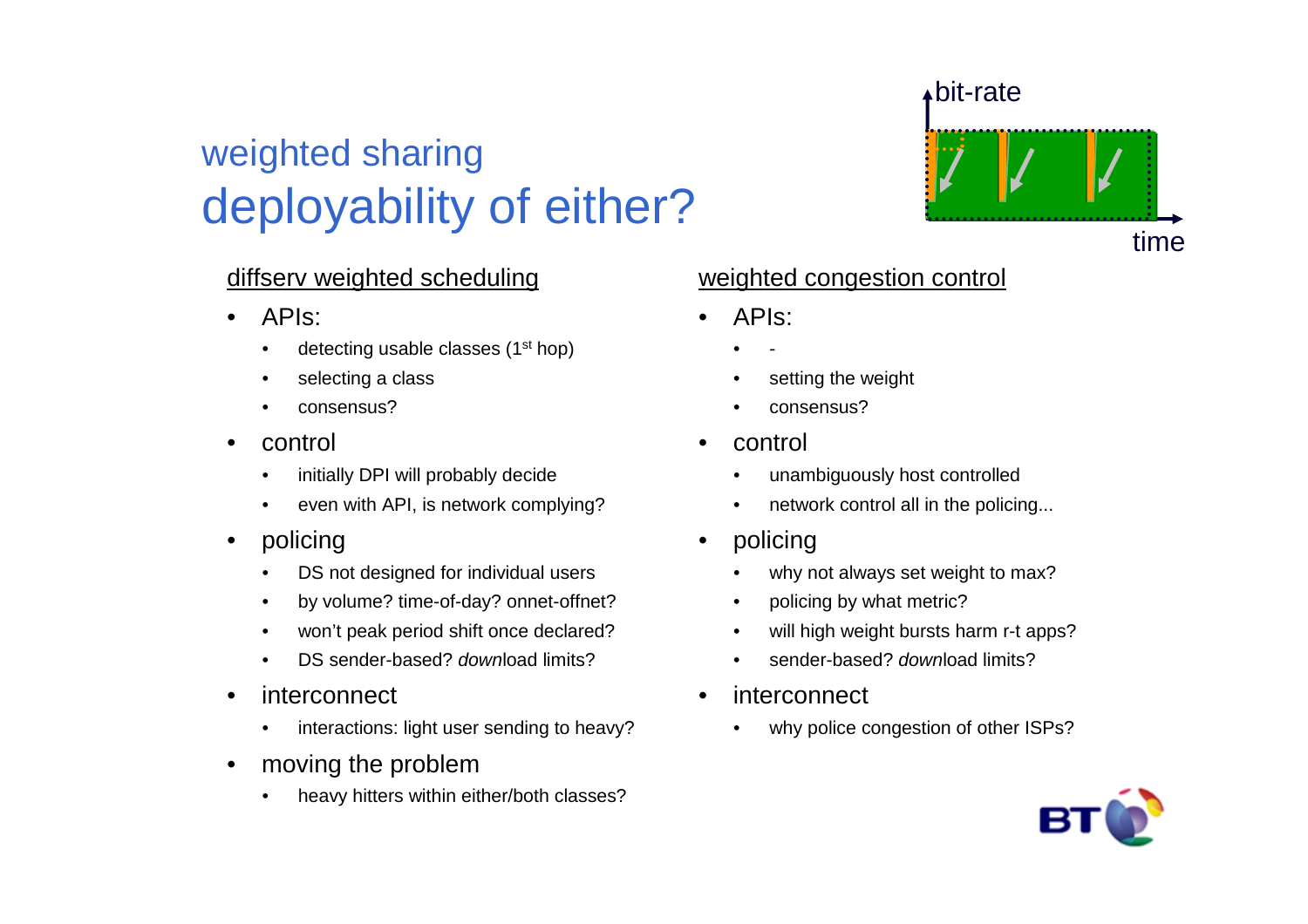# features of good solutions

- sending is sender's responsibility at the network layer
	- receiver responsibility for asking to be sent to is for higher layers
- user control within an envelope
	- ISP-enforced envelope sufficient to protect other customers
	- •within envelope: full user control of priorities proves ISP neutrality
	- ISP can offer prioritisation by DPI optional service, not imposition
- • no need for wriggle-room
	- ISP currently final judge of acceptable use policy has to be woolly $\bullet$
	- •because using volume doesn't really measure harm to others
	- leaves room for later interpretation breeds suspicion & conflict
- each ISP free to choose not to do this
	- •but an ISP who wants to, can protect itself from the users of ISPs who don't

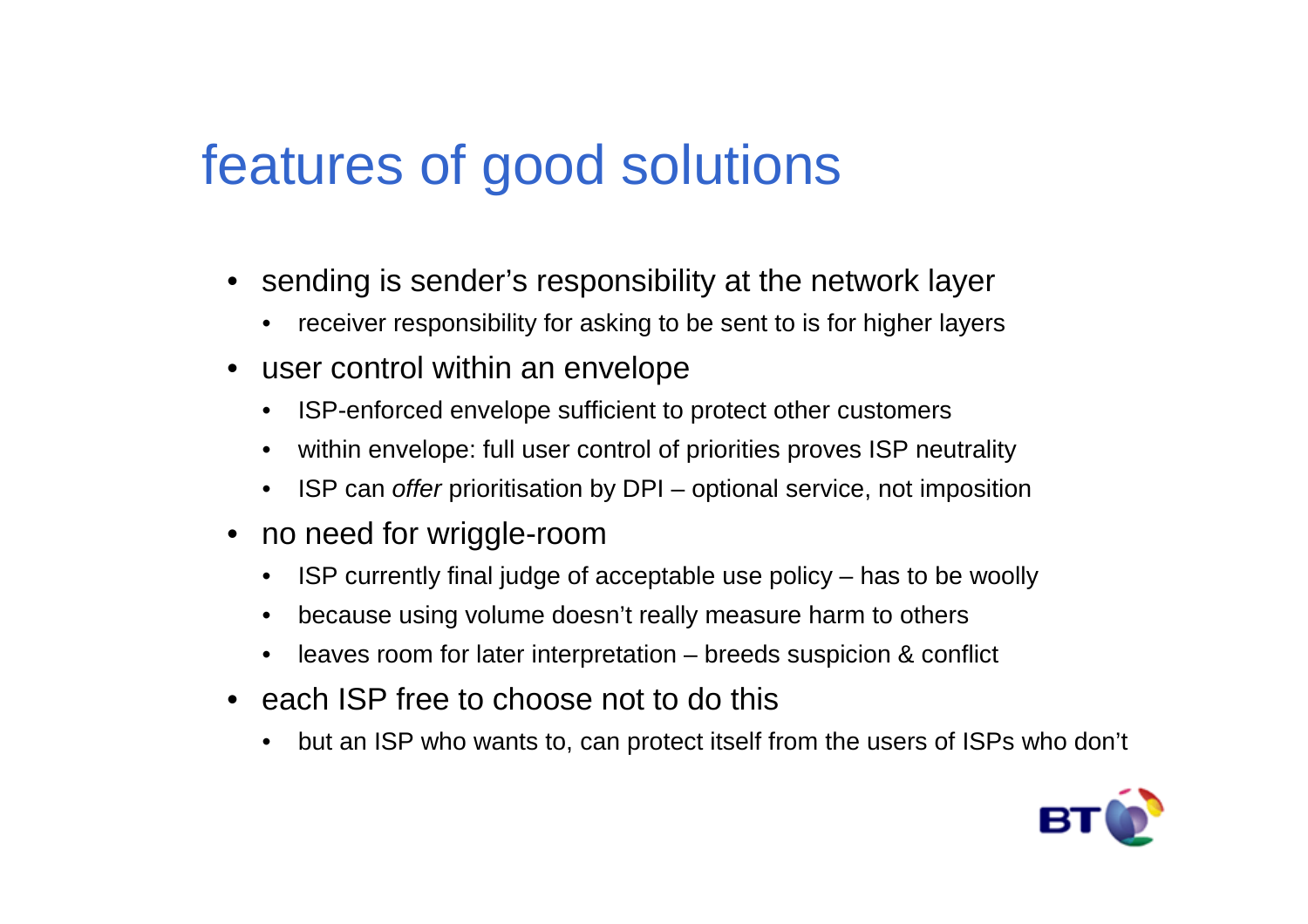#### core of solutioncongestion harm (cost) metric

- • easy for your stack to measure
	- the amount of data discarded from your traffic•
	- •or marked with explicit congestion notification (ECN)
- • intuition
	- some ISPs internally count volume only during peak period•
	- like counting (100% x volume) during peak and (0% x volume) otherwise•
	- •congestion volume automagically counts (p% x volume)
- •needs no wriggle-room – greatest when peaks are greatest
- • makes policing of either weighted sharing approach work
	- •for Diffserv down to single user granularity
	- •for weighted congestion control
- • counts across multiple flows and over time
	- •like volume, but ignores volume in troughs
- • metric for users to judge ISPs, not just ISPs to judge each customer
	- •congestion is when too much traffic meets too little capacity



loss (marking) fraction *p(t)*

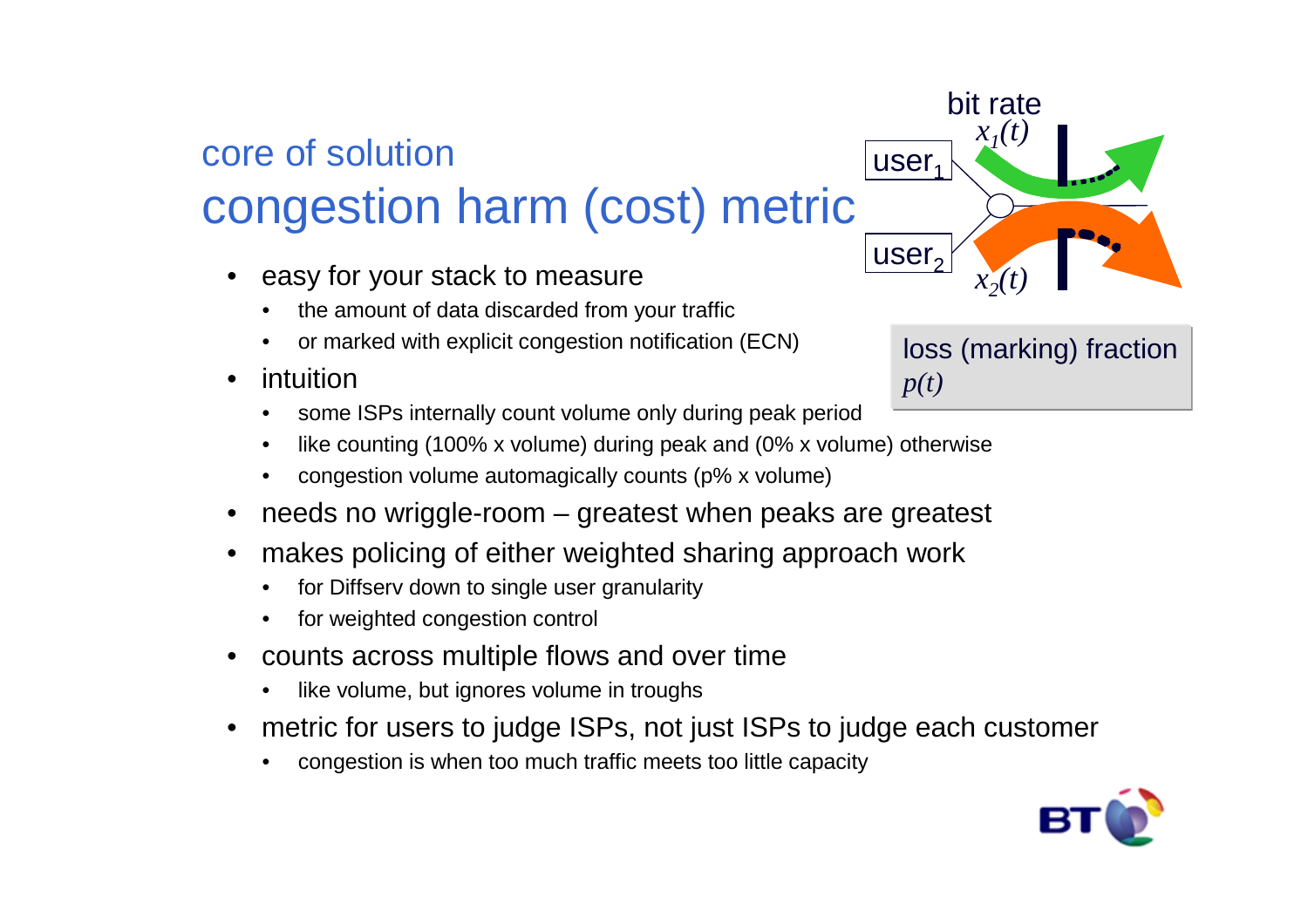

- $\bullet$  limits based on congestion volume would push back against both:
	- $\bullet$ spiky bursts
	- $\bullet$ traffic unresponsive to congestion

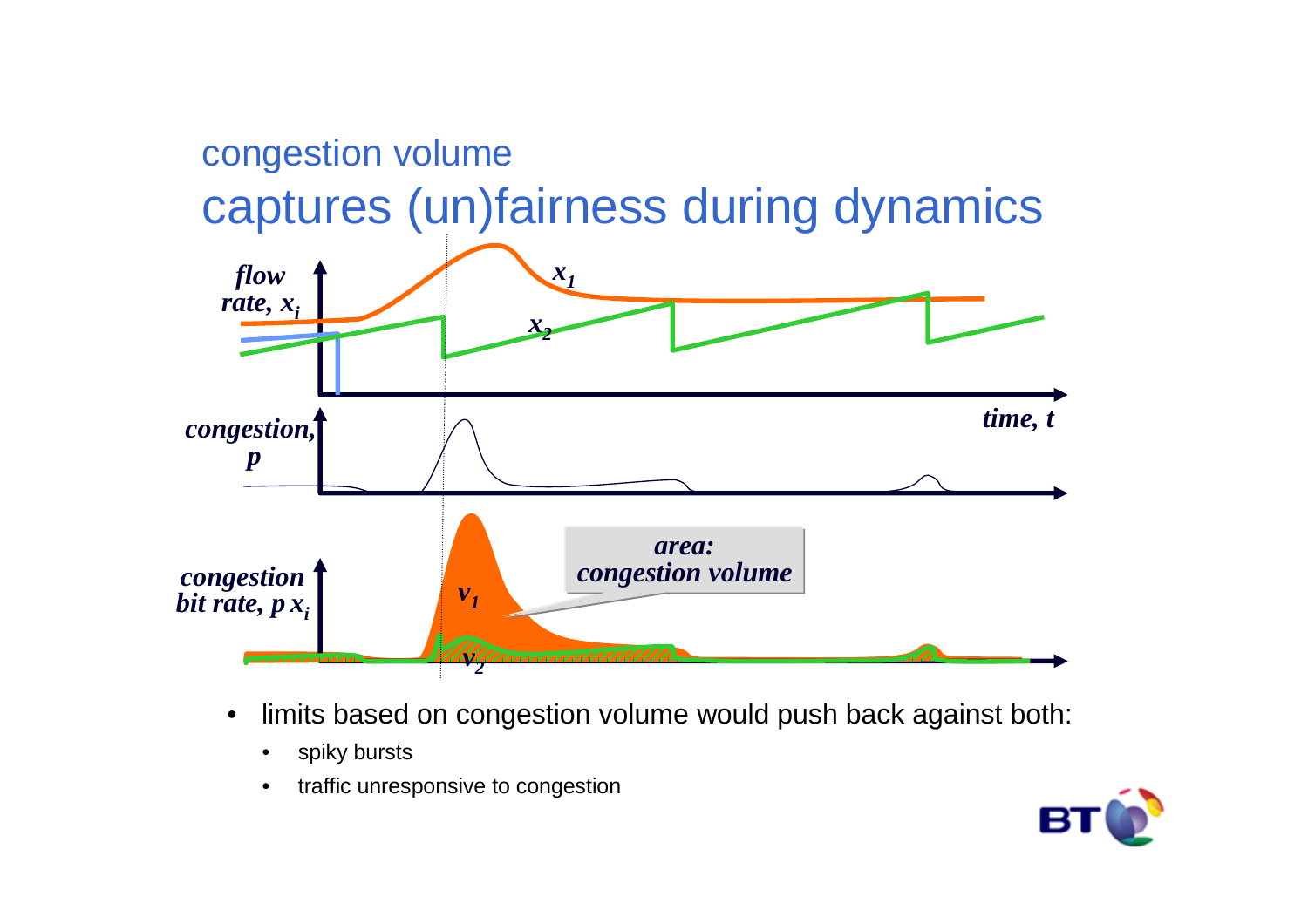### but ISPs can't limit what they can't see

- by design, transport layer handles sequence space holes
- ingress policer can't see congestion on rest of path
	- particularly not in other networks downstream
- it's not just what the Internet can do for youit's what you can do for the Internet
- others have independently identified this as the problem or proposed solutions
- we have a fully spec'd proposal to fix IP (re-ECN)
	- makes it in the sender's interest to reveal expected congestion in packets (packets also reveal rest-of-path congestion at borders)
	- not pushing it here (at least not today)
- focusing instead on desirable features of any solution
	- not fussed if another solution meets the same goal s

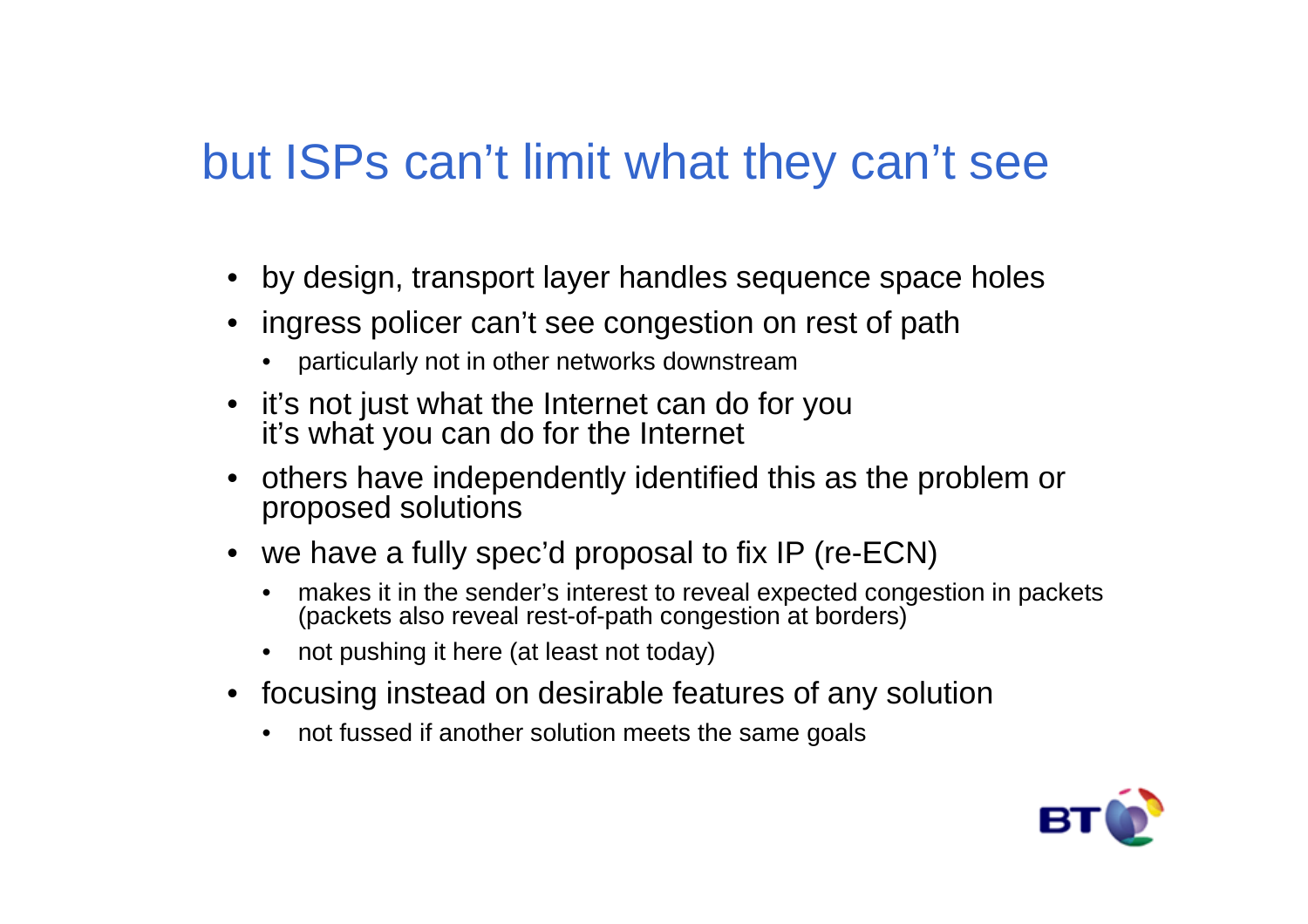# position



- quick fixes need to be compatible with long term goals
- you don't end an arms race by not working out the next move, and the next, and the next
- we have been tackling the big problem (started 8yrs ago)
	- • The great thing about the Internet is that any of the thousand million or so hosts are free to use any network equipment anywhere in the whole Internet without asking. If we're going to introduce control over what share everyone gets, how do we best preserve as much of this freedom as possible?
- you can take our insights any way you want
	- as a benchmark to assess tactical solutions
	- as a serious protocol to be worked on
- we ask that the IETF/IRTF sets up a longer-term design team
	- to work on the general resource sharing problem?
	- to assess and guide work on quicker fixes?
	- to produce a protocol solution?

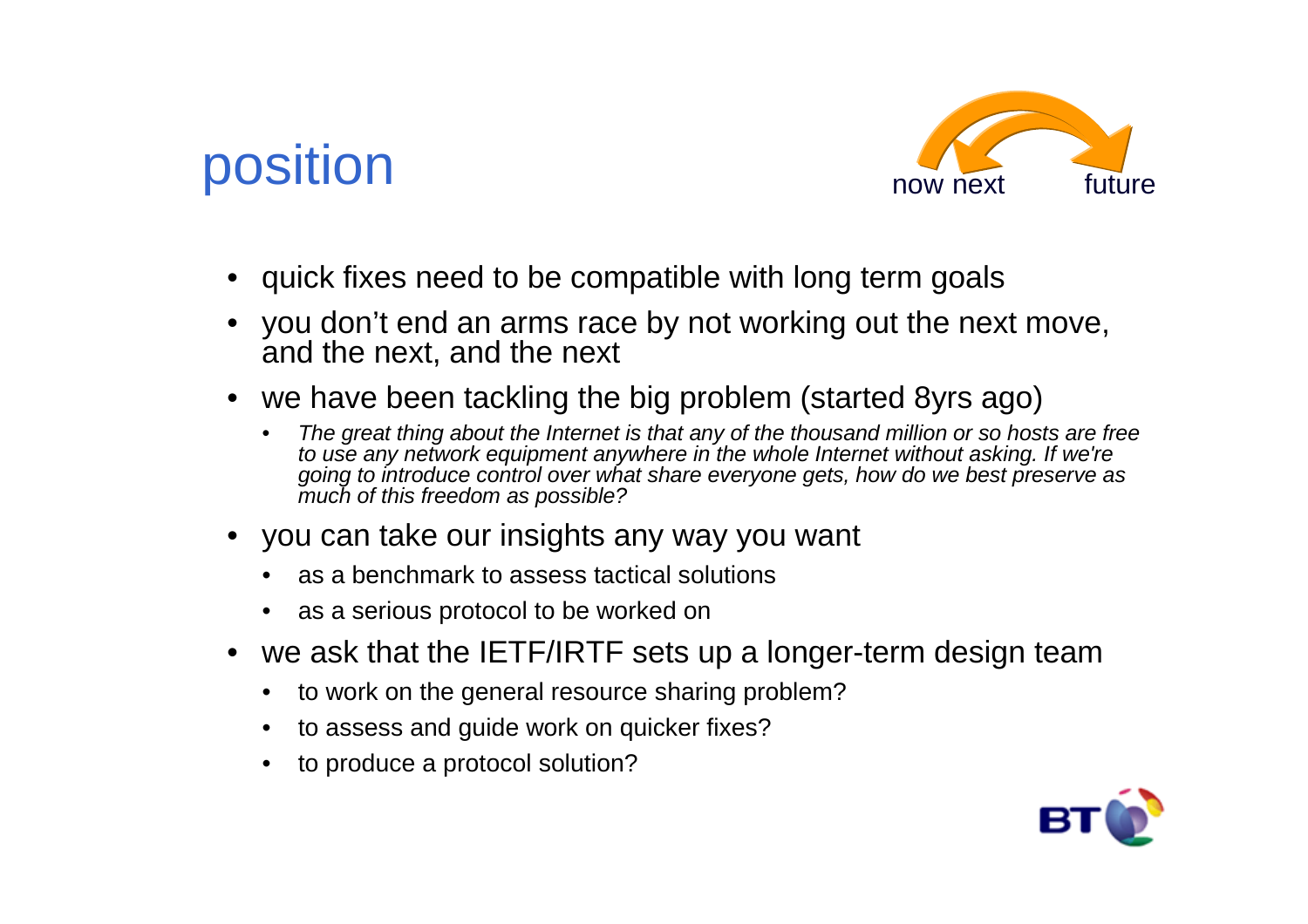## thank youplease consider & argue